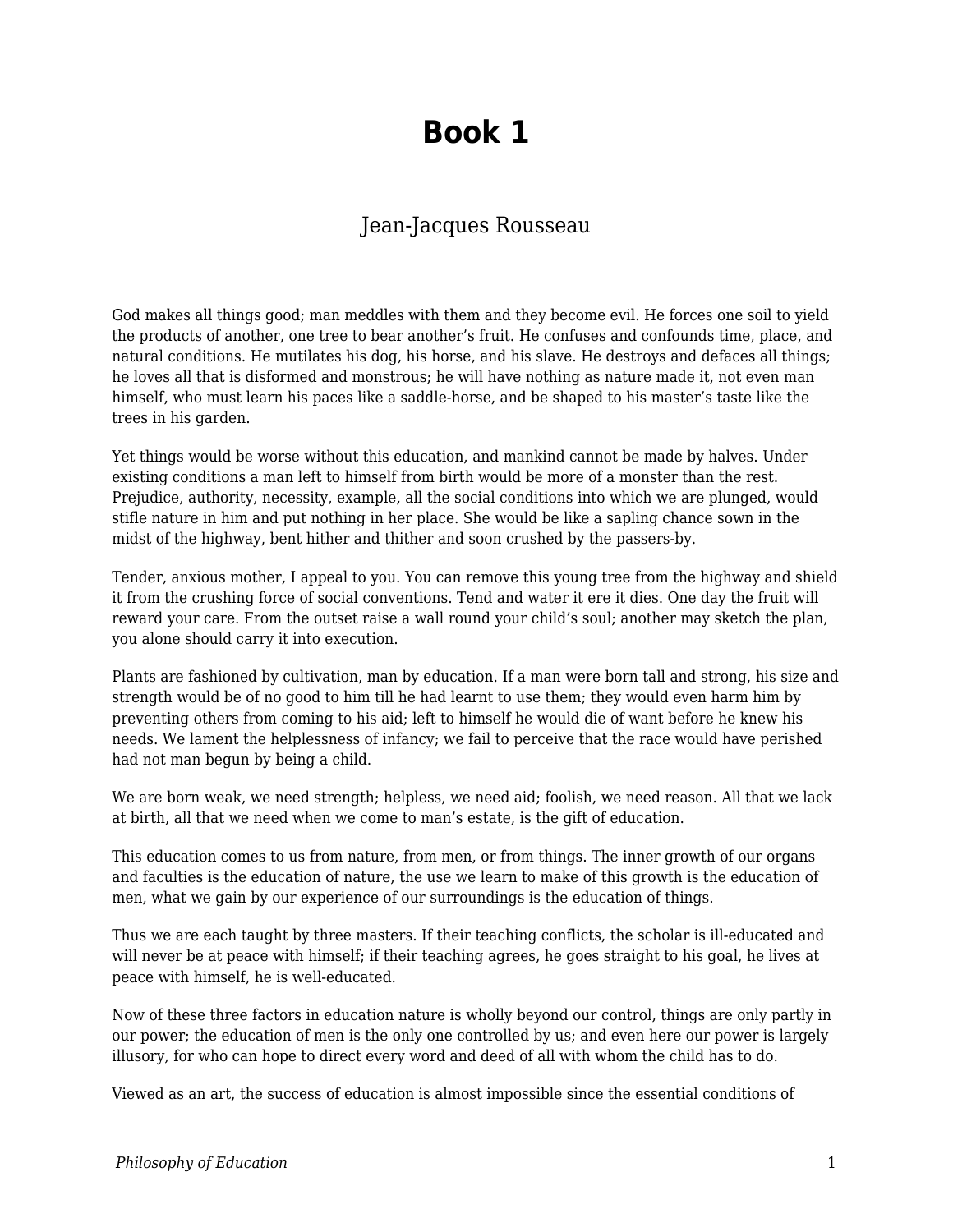success are beyond our control. Our efforts may bring us within sight of the goal, but fortune must favor us if we are to reach it.

What is the goal? As we have just shown, it is the goal of nature. Since all three modes of education must work together, the two that we can control must follow the lead of that which is beyond our control. Perhaps this word Nature has too vague a meaning. Let us try to define it.

Nature, we are told, is merely habit. What does that mean? Are there not habits formed under compulsion, habits which never stifle nature? Such, for example, are the habits of plants trained horizontally. The plant keeps its artificial shape, but the sap has not changed its course, and any new growth the plant may make will be vertical. It is the same with a man's disposition; while the conditions remain the same, habits, even the least natural of them, hold good; but change the conditions, habits vanish, nature reasserts herself. Education itself is but habit, for are there not people who forget or lose their education and others who keep it? Whence comes this difference? If the term nature is to be restricted to habits conformable to nature we need say no more.

We are born sensitive and from our birth onwards we are affected in various ways by our environment. As soon as we become conscious of our sensations we tend to seek or shun the things that cause them, at first because they are pleasant or unpleasant, then because they suit us or not, and at last because of judgments formed by means of the ideas of happiness and goodness which reason gives us. These tendencies gain strength and permanence with the growth of reason, but hindered by our habits they are more or less warped by our prejudices. Before this change they are what I call Nature within us.

Everything should therefore be brought into harmony with these natural tendencies, and that might well be if our three modes of education merely differed from one another; but what can be done when they conflict, when instead of training man for himself you try to train him for others? Harmony becomes impossible. Forced to combat either nature or society, you must make your choice between the man and the citizen, you cannot train both.

The smaller social group, firmly united in itself and dwelling apart from others, tends to withdraw itself from the larger society. Every patriot hates foreigners; they are only men, and nothing to him. This defect is inevitable, but of little importance. The great thing is to be kind to our neighbors. Among strangers the Spartan was selfish, grasping, and unjust, but unselfishness, justice and harmony ruled his home life. Distrust those cosmopolitans who search out remote duties in their books and neglect those that lie nearest. Such philosophers will love the Tartans to avoid loving their neighbor.

The natural man lives for himself; he is the unit, the whole dependent only on himself and on his like. The citizen is but the numerator of a fraction, whose value depends on its denominator; his value depends upon the whole, that is, on the community. Good social institutions are those best fitted to make a man unnatural, to exchange his independence for dependence, to merge the unit in the group, so that he no longer regards himself as one, but as a part of the whole, and is only conscious of the common life. A citizen of Rome was neither Caius nor Lucius, he was a Roman; he ever loved his country better than his life. The captive Regulus professed himself a Carthaginian; as a foreigner he refused to take his seat in the Senate except at his master's bidding. He scorned the attempt to save his life. He had his will, and returned in triumph to a cruel death. There is no great likeness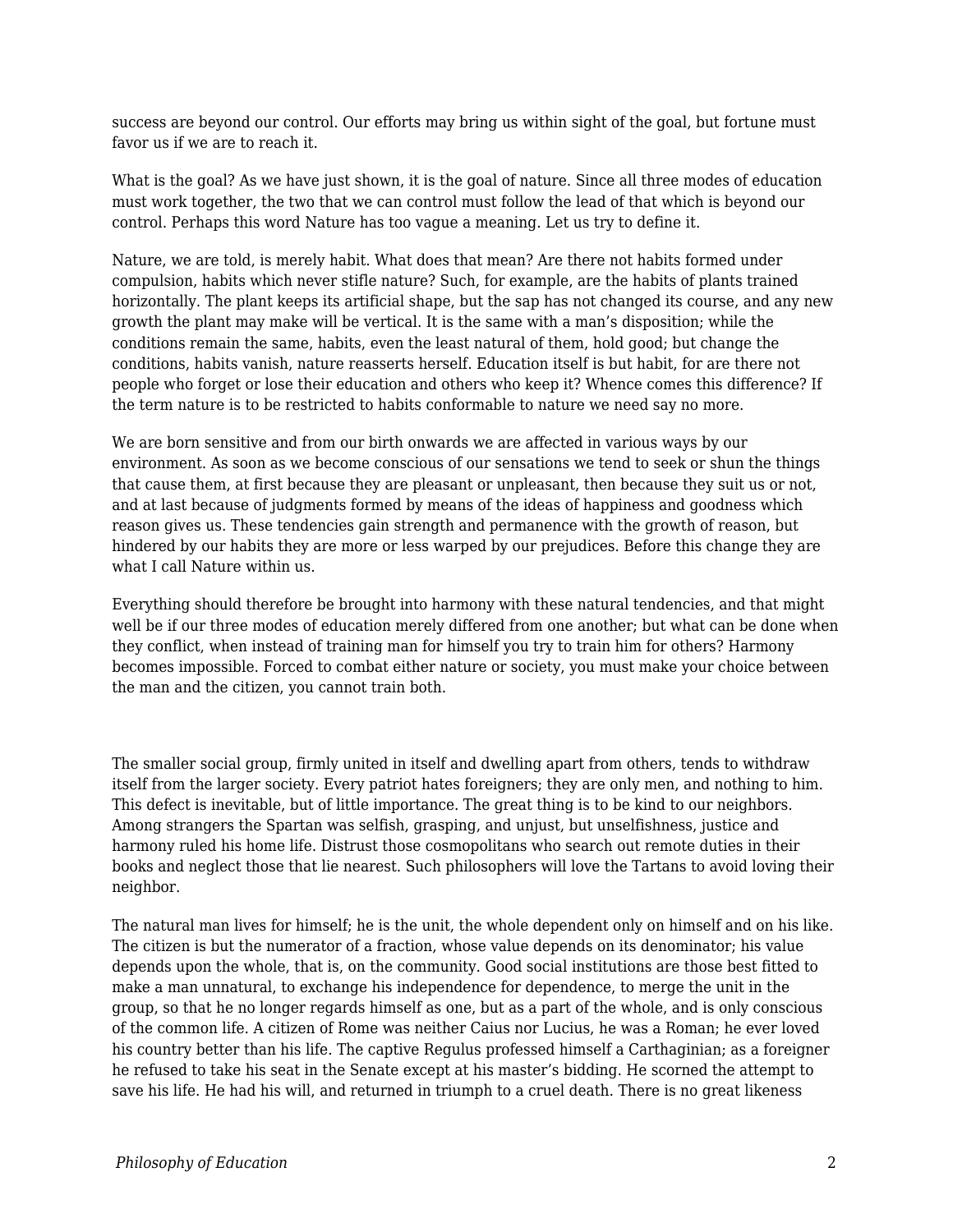between Regulus and the men of our own day.

A Spartan mother had five sons with the army. A helot arrived; trembling she asked his news. "Your five sons are slain." "Vile slave, was that what I asked thee?" "We have won the victory." She hastened to the temple to render thanks to the gods. That was a citizen.

He who would preserve the supremacy of natural feelings in social life knows not what he asks. Ever at war with himself, hesitating between his wishes and his duties, he will be neither a man nor a citizen. He will be of no use to himself nor to others. He will be a man of our day, a Frenchman, an Englishman, one of the great middle class.

To be something, to be himself, and always at one with himself, a man must act as he speaks, must know what course he ought to take, and must follow that course with vigor and persistence. When I meet this miracle it will be time enough to decide whether he is a man or a citizen, or how he contrives to be both.

Two conflicting types of educational systems spring from these conflicting aims. One is public and common to many, the other private and domestic.

If you wish to know what is meant by public education, read Plato's Republic. Those who merely judge books by their titles take this for a treatise on politics, but it is the finest treatise on education ever written.

I do not consider our ridiculous colleges as public institutes, nor do I include under this head a fashionable education, for this education facing two ways at once achieves nothing. It is only fit to turn out hypocrites, always professing to live for others, while thinking of themselves alone. These professions, however, deceive no one, for every one has his share in them; they are so much labor wasted.

Our inner conflicts are caused by these contradictions. Drawn this way by nature and that way by man, compelled to yield to both forces, we make a compromise and reach neither goal. We go through life, struggling and hesitating, and die before we have found peace, useless alike to ourselves and to others.

There remains the education of the home or of nature; but how will a man live with others if he is educated for himself alone? If the twofold aims could be resolved into one by removing the man's selfcontradictions, one great obstacle to his happiness would be gone. To judge of this you must see the man full-grown; you must have noted his inclinations, watched his progress, followed his steps; in a word you must really know a natural man. When you have read this work, I think you will have made some progress in this inquiry.

What must be done to train this exceptional man! We can do much, but the chief thing is to prevent anything being done. To sail against the wind we merely follow one tack and another; to keep our position in a stormy sea we must cast anchor. Beware, young pilot, lest your boat slip its cable or drag its anchor before you know it.

In the social order where each has his own place a man must be educated for it. If such a one leave his own station he is fit for nothing else. His education is only useful when fate agrees with his parents' choice; if not, education harms the scholar, if only by the prejudices it has created. In Egypt, where the son was compelled to adopt his father's calling, education had at least a settled aim; where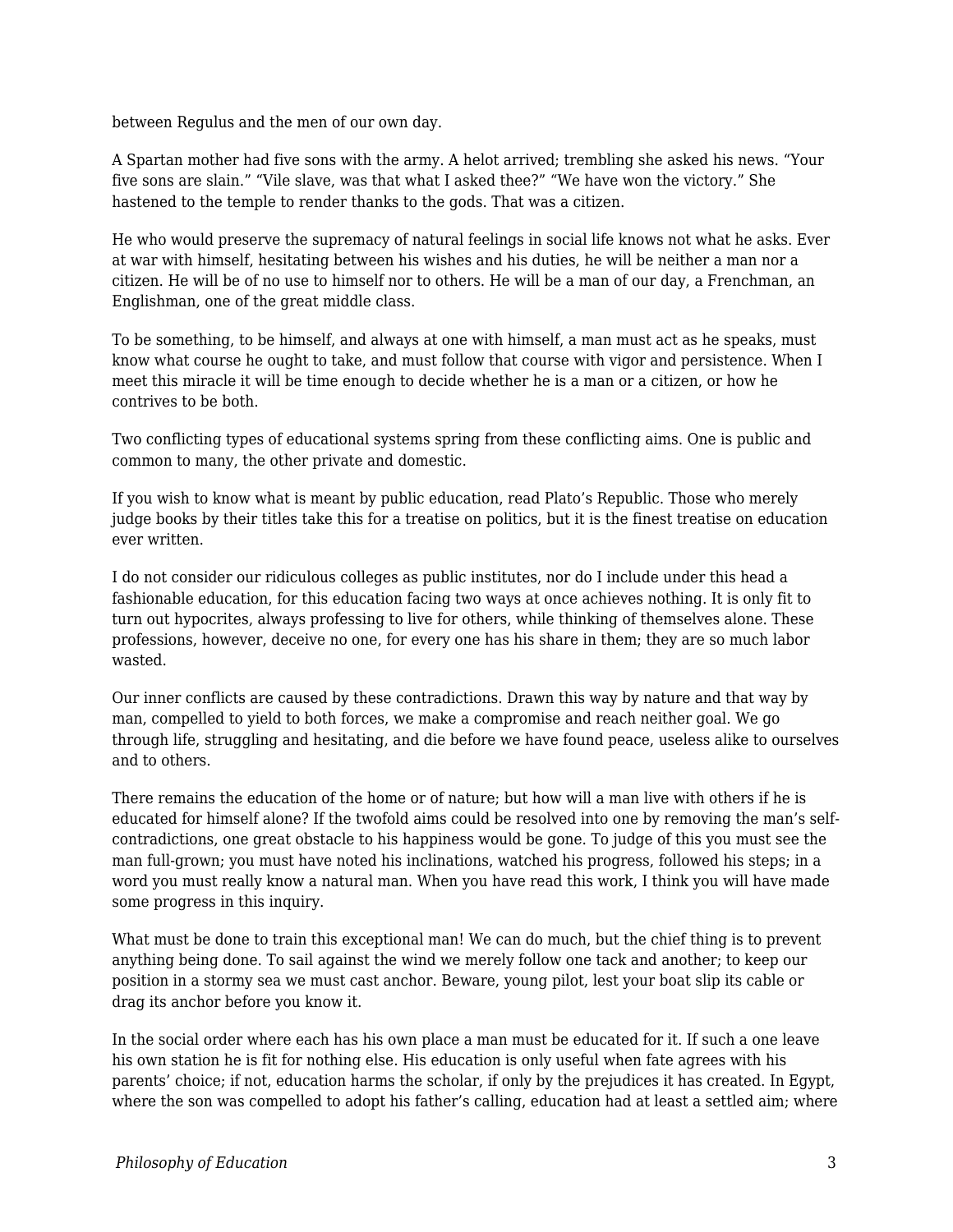social grades remain fixed, but the men who form them are constantly changing, no one knows whether he is not harming his son by educating him for his own class.

In the natural order men are all equal and their common calling is that of manhood, so that a welleducated man cannot fail to do well in that calling and those related to it. It matters little to me whether my pupil is intended for the army, the church, or the law. Before his parents chose a calling for him nature called him to be a man. Life is the trade I would teach him. When he leaves me, I grant you, he will be neither a magistrate, a soldier, nor a priest; he will be a man. All that becomes a man he will learn as quickly as his right place. "Occupavi te, fortuna, atque cepi; omnes-que aditus tuos interclusi, ut ad me aspirare non posses." The real object of our study is man and his environment. To my mind those of us who can best endure the good and evil of life are the best educated; hence it follows that true education consists less in precept than in practice. We begin to learn when we begin to live; our education begins with ourselves, our first teacher is our nurse. The ancients used the word "Education" in a different sense, it meant "Nurture." "educit obstetrix," says Varro. "educat nurtix, instituit pedagogus, docet magister.

Thus, education, discipline, and instruction are three things as different in their purpose as the dame, the usher, and the teacher. But these distinctions are undesirable and the child should only follow one guide.

We must therefore look at the general rather than the particular, and consider our scholar as man in the abstract, man exposed to all the changes and chances of mortal life. If men were born attached to the soil of our country, if one season lasted all the year round, if every man's fortune were so firmly grasped that he could never lose it, then the established method of education would have certain advantages; the child brought up to his own calling would never leave it, he could never have to face the difficulties of any other condition. But when we consider the fleeting nature of human affairs the restless and uneasy spirit of our times, when every generation overturns the work of its predecessor, can we conceive a more senseless plan than to educate a child as if he would never leave his room, as if he would always have his servants about him? If the wretched creature takes a single step up or down he is lost. This is not teaching him to bear pain; it is training him to feel it.

People think only of preserving their child's life; this is not enough, he must be taught to preserve his own life when he is a man, to bear the buffets of fortune, to brave wealth and poverty, to live at need among the snows of Iceland or on the scorching rocks of Malta. In vain you guard against death; he must needs die; and even if you do not kill him with your precautions, they are mistaken. Teach him to live rather than to avoid death: life is not breath, but action, the use of our senses, our mind, our faculties, every part of ourselves which makes us conscious of our being. Life consists less in length of days than in the keen sense of living. A man may be buried at a hundred and may never have lived at all. He would have fared better had he died young.

Our wisdom is slavish prejudice, our customs consist in control, constraint, compulsion. Civilized man is born and dies a slave. The infant is bound up in swaddling clothes, the corpse is nailed down in his coffin. All his life long man is imprisoned by our institutions.

...Fix your eyes on nature, follow the path traced by her. She keeps children at work, she hardens them by all kinds of difficulties, she soon teaches them the meaning of pain and grief. They cut their teeth and are feverish, sharp colics bring on convulsions, they are choked by fits of coughing and tormented by worms, evil humors corrupt the blood, germs of various kinds ferment in it, causing dangerous eruptions. Sickness and danger play the chief part in infancy. One half of the children who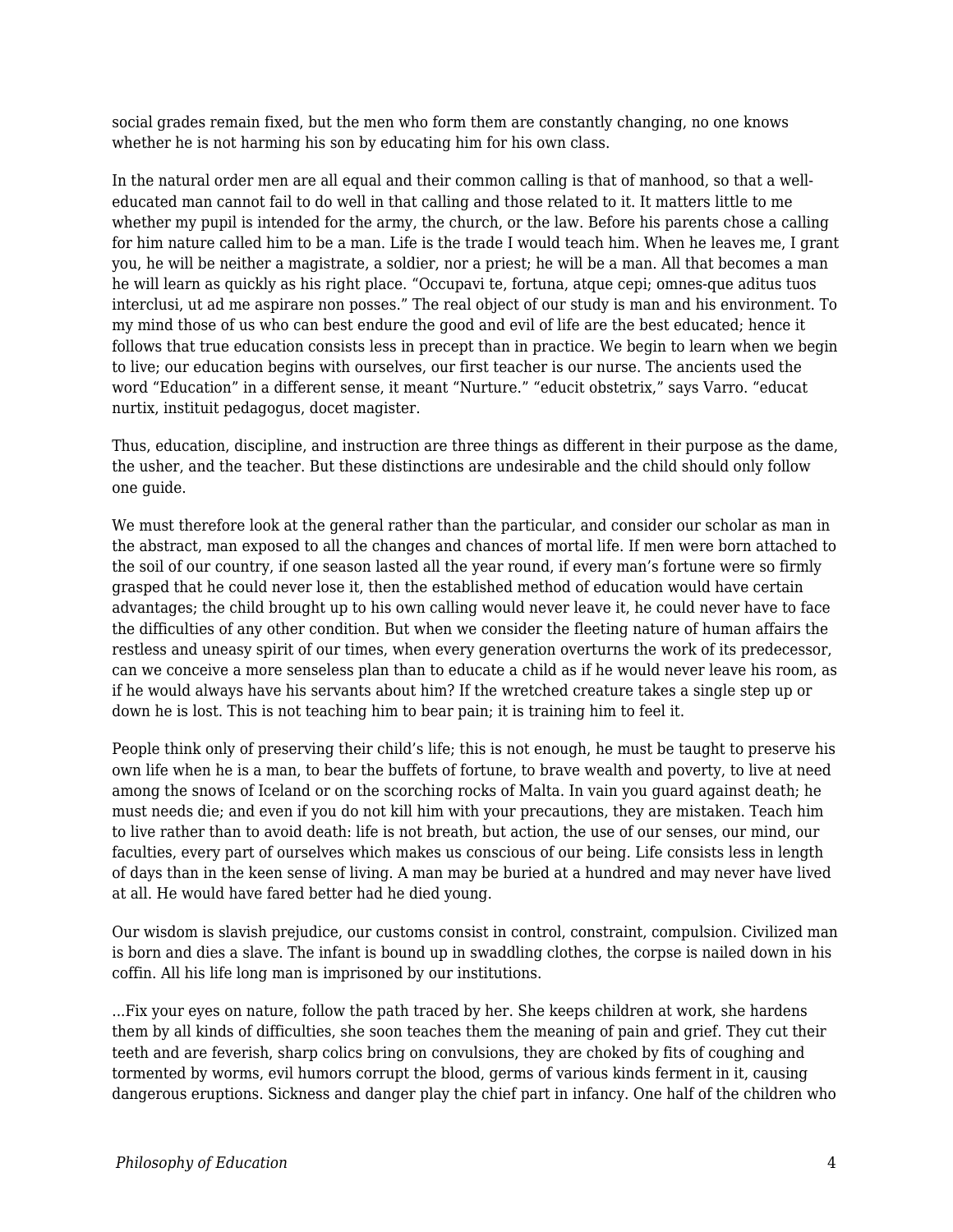are born die before their eighth year. The child who has overcome hardships has gained strength, and as soon as he can use his life he holds it more securely.

This is nature's law; why contradict it? Do you not see that in your efforts to improve upon her handiwork you are destroying it; her cares are wasted? To do from without what she does within is according to you to increase the danger twofold. On the contrary, it is the way to avert it; experience shows that children delicately nurtured are more likely to die. Provided we do not overdo it, there is less risk in using their strength than in sparing it. Accustom them therefore to the hardships they will have to face; train them to endure extremes of temperature, climate and condition, hunger, thirst, and weariness. Dip them in the waters of Styx. Before bodily habits become fixed you may teach what habits you will without any risk, but once habits are established any change is fraught with peril. A child will bear changes which a man cannot bear, the muscles of the one are soft and flexible, they take whatever direction you give them without any effort; the muscles of the grown man are harder and they only change their accustomed mode of action when subjected to violence. So we can make a child strong without risking his life or health, and even if there were some risk, it should not be taken into consideration. Since human life is full of dangers, can we do better than face them at a time when they can do the least harm?...

Man is born to suffer; pain is the means of his preservation. His childhood is happy, knowing only pain of body. These bodily sufferings are much less cruel, much less painful, than other forms of suffering, and they rarely lead to self-destruction. It is not the twinges of gout which make a man kill himself, it is mental suffering that leads to despair. We pity the sufferings of childhood; we should pity ourselves; our worst sorrows are of our own making.

The new-born infant cries, his early days are spent in crying. He is alternately petted and shaken by way of soothing him; sometimes he is threatened, sometimes beaten, to keep him quiet. We do what he wants or we make him do what we want, we submit to his whims or subject him to our own. There is no middle course; he must rule or obey. Thus his earliest ideas are those of the tyrant or the slave. He commands before he can speak, he obeys before he can act, and sometimes he is punished for faults before he is aware of them, or rather before they are committed. Thus early are the seeds of evil passions sown in his young heart. At a later day these are attributed to nature, and when we have taken pains to make him bad we lament his badness.

In this way the child passes six or seven years in the hands of women, the victim of his own caprices or theirs, and after they have taught him all sorts of things, when they have burdened his memory with words he cannot understand, or things which are of no use to him, when nature has been stifled by the passions they have implanted in him, this sham article is sent to a tutor. The tutor completes the development of the germs of artificiality which he finds already well grown, he teaches him everything except self-knowledge and self-control, the arts of life and happiness. When at length this infant slave and tyrant, crammed with knowledge but empty of sense, feeble alike in mind and body, is flung upon the world, and his helplessness, his pride, and his other vices are displayed, we begin to lament the wretchedness and perversity of mankind. We are wrong; this is the creature of our fantasy; the natural man is cast in another world.

Would you keep as nature made him? Watch over him from his birth. Take possession of him as soon as he comes into the world and keep him till he is a man; you will never succeed otherwise. The real nurse is the mother and the real teacher is the father. Let them agree in the ordering of their duties as well as in their method, let the child pass from one to the other. He will be better educated by a sensible though ignorant father than by the cleverest master in the world. For zeal will alone for lack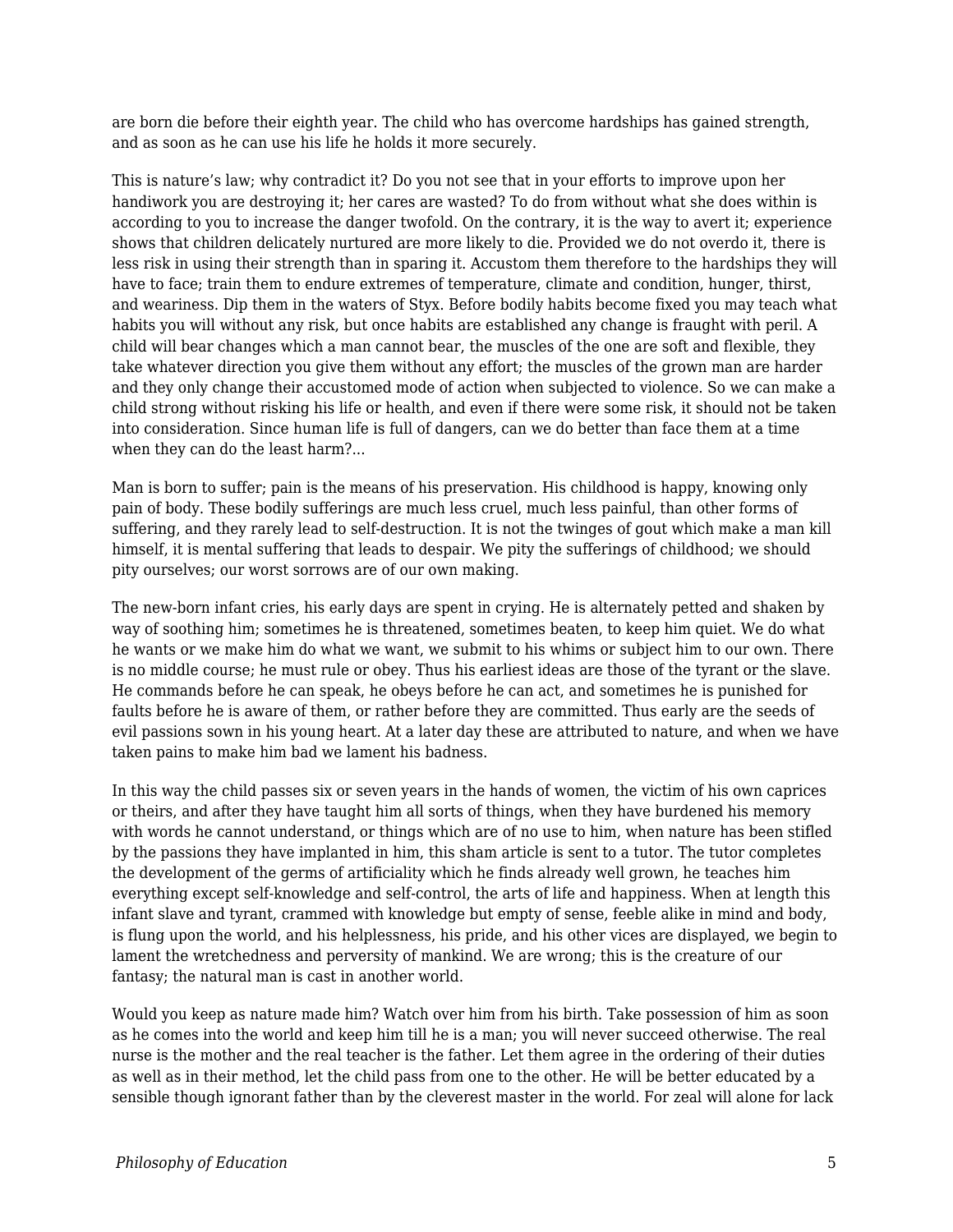of knowledge, rather than knowledge for lack of zeal....

A father has done but a third of his task when he begets children and provides a living for them. He owes men to humanity, citizens to the state. A man who can pay this threefold debt and neglects to do so is guilty, more guilty, perhaps, if he pays it in part than when he neglects it entirely. He has no right to be a father if he cannot fulfill a father's duties. Poverty, pressure of business, mistaken social prejudices, none of these can excuse a man from his duty, which is to support and educate his own children. If a man of any natural feeling neglects these sacred duties he will repent it with bitter tears and will never be comforted...

There is much discussion as to the characteristics of a good tutor. My first requirement, and it implies a good many more, is that he should not take up his task for reward. There are callings so great that they cannot be undertaken for money without showing our unfitness for them; such callings are those of the soldier and the teacher.

"But who must train my child?" "I have just told you, you should do it yourself." "I cannot." "You cannot!" Then find a friend. I see no other course."

A tutor! What a noble soul! Indeed for the training of a man one must either be a father or more than man. It is this duty you would calmly hand over to a hireling!...

I feel too deeply the importance of a tutor's duties and my own unfitness, ever to accept such a post, whoever offered it, and even the claims of friendship would be only an additional motive for my refusal. Few, I think, will be tempted to make me such an offer when they have read this book, and I beg any one who would do so to spare his pains. I have had enough experience of the task to convince myself of my own unfitness, and my circumstances would make it impossible, even if my talents were such as to fit me for it. I have thought it my duty to make this public declaration to those who apparently refuse to do me the honor of believing in the sincerity of my determination. If I am unable to undertake the more useful task, I will at least venture to attempt the easier one; I will follow the example of my predecessors and take up, not the task, but my pen; and instead of doing the right thing I will try to say it...

I have therefore decided to take an imaginary pupil, to assume on my own part the age, health, knowledge, and talents required for the work of his education, to guide him from birth to manhood, when he needs no guide but himself. This method seems to me useful for an author who fears lest he may stray from the practical to the visionary; for as soon as he departs from common practice he has only to try his method on his pupil; he will soon know, or the reader will know for him, whether he is following the development of the child and the natural growth of the human heart....

People seek a tutor who has already educated one pupil. This is too much; one man can only educate one pupil; if two were essential to success, what right would he have to undertake the first? With more experience you may know better what to do, but you are less capable of doing it; once this task has been well done, you will know too much of its difficulties to attempt it a second time-- if ill done, the first attempt augurs badly for the second....

There is only one science for children to learn--the duties of man. This science is one, and, whatever Xenophon may say of the education of the Persians, it is indivisible. Besides, I prefer to call the man who has this knowledge master rather than teacher, since it is a question of guidance rather than instruction. He must not give precepts, he must let the scholar find them out for himself....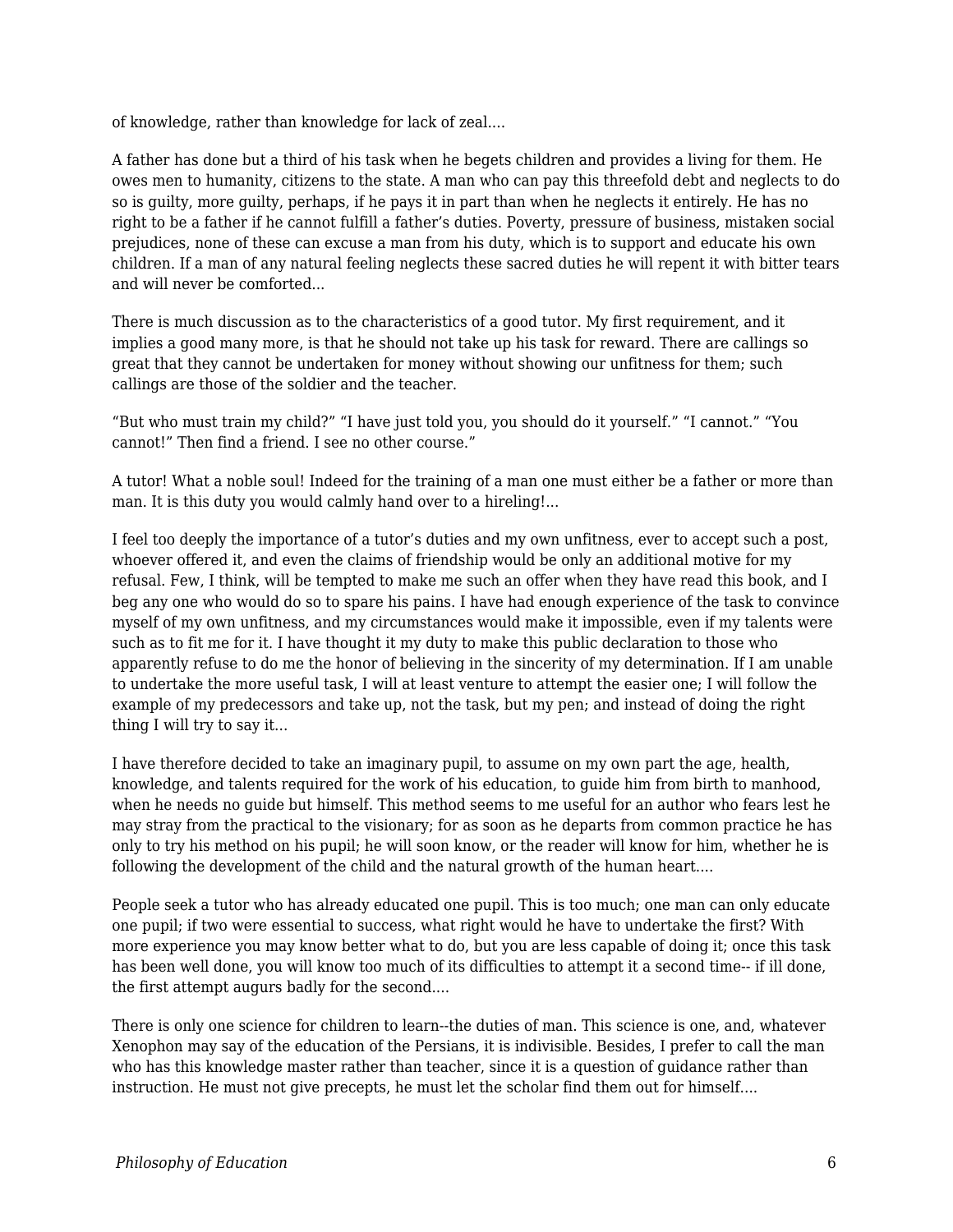If I had my choice I would take a child of ordinary mind, such as I assume in my pupil. It is ordinary people who have to be educated, and their education alone can serve as a pattern for the education of their fellows. The others find their way alone.

The birthplace is not a matter of indifference in the education of man; it is only in temperate climes that he comes to his full growth. The disadvantages of extremes are easily seen. A man is not planted in one place like a tree, to stay there the rest of his life, and to pass from one extreme to another you must travel twice as far as he who starts half-way...

The poor man has no need of education. The education of his own station in life is forced upon him, he can have no other; the education received by the rich man from his own station is least fitted for himself and for society. Moreover, a natural education should fit a man for any position... Let us choose our scholar among the rich; we shall at least have made another man; the poor may come to manhood without our help.

For the same reason I should not be sorry if Emile came of a good family. He will be another victim snatched from prejudice.

Emile is an orphan. No matter whether he has father or mother, having undertaken their duties I am invested with their rights. He must honor his parents, but he must obey me. That is my first and only condition.

I must add that there is just one other point arising out of this we must never be separated except by mutual consent. This clause is essential, and I would have tutor and scholar so inseparable that they should regard their fate as one. If once they perceive the time of their separation drawing near, the time which must make them strangers to one another, they become strangers then and there; each makes his own little world and both of them being busy in thought with the time when they will no longer be together, they remain together against their will....

The body must be strong enough to obey the mind; a good servant must be strong...A feeble body makes a feeble mind. Hence the influence of physic [medicine], an art which does more harm to man than all the evils it professes to cure. I do not know what the doctors cure us of, but I know this: they infect us with very deadly diseases, cowardice, timidity, credulity, the fear of death. What matter if they make the dead walk, we have no need of corpses; they fail to give us men, and it is men we need... I cannot refrain from saying that men employ the same sophism about medicine as they do about the search for truth....

Would you find a really brave man? Seek him where there are no doctors, where the results of disease are unknown, and when death is little thought of. By nature a man bears pain bravely and dies in peace. It is the doctors with their rules, the philosophers with their precepts, the priests with their exhortations, who debase the heart and make us afraid to die...

When our life begins our needs begin too....A child who passes through many hands in turn, can never be well brought up. At every change he makes a secret comparison, which continually tends to lessen his respect for those who control him, and with it their authority over him. If once he thinks there are grown-up people with no more sense than children the authority of age is destroyed and his education is ruined. A child should know no betters but its father and mother, or failing them its foster-mother and its tutor, and even this is one too many, but this division is inevitable, and the best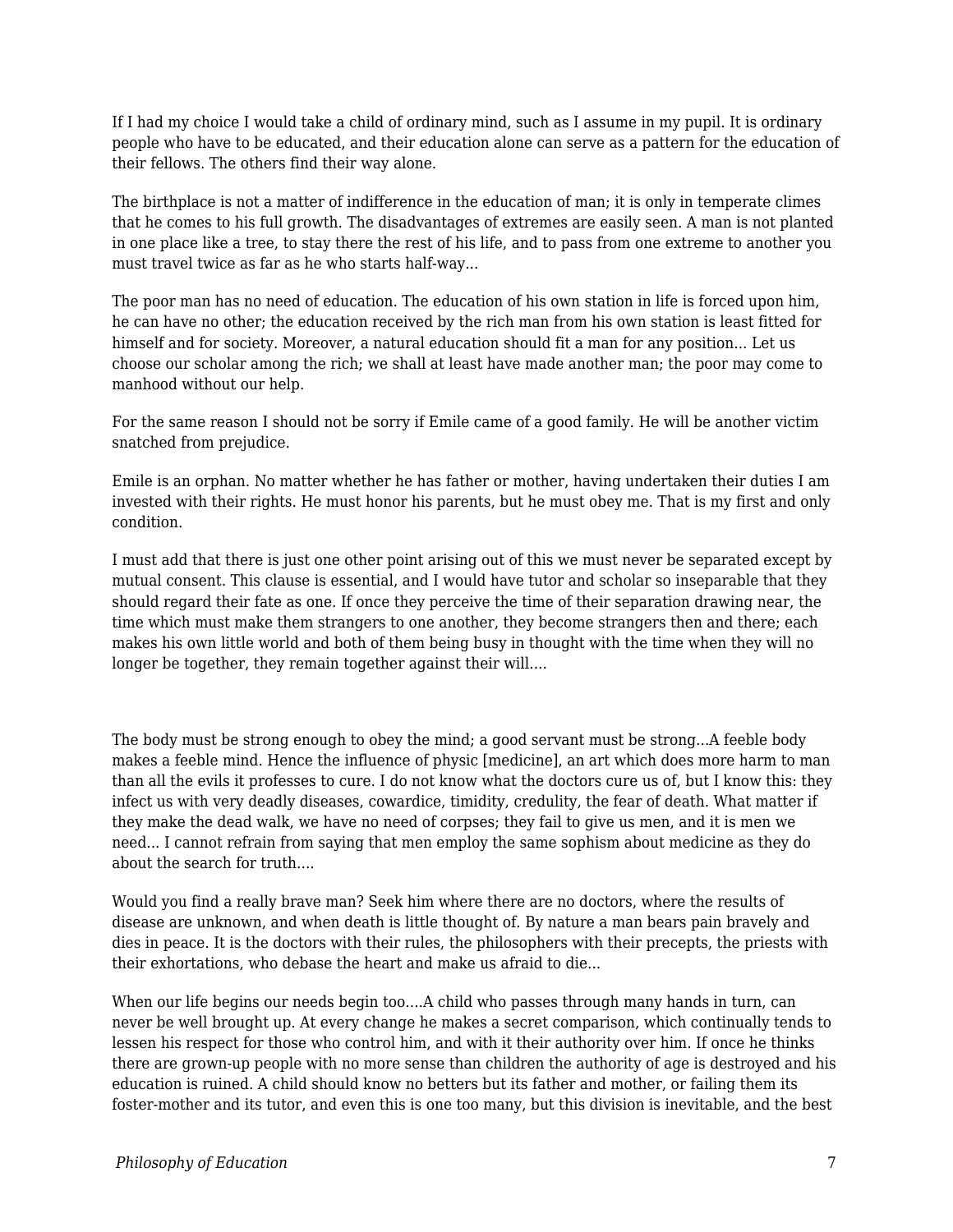that can be done in the way of remedy is that the man and woman who control him shall be so well agreed with regard to him that they seem like one...

Men are not to be crowded together in ant-hills, but scattered over the earth to till it. The more they are massed together, the more corrupt they become. Disease and vice are the sure results of overcrowded cities. Of all creatures man is least fitted to live in herds. Huddled together like sheep, men would very soon die. Man's breath is fatal to his fellows. This is literally as well as figuratively true.

Men are devoured by our towns. In a few generations the race dies out or becomes degenerate; it needs renewal, and it is always renewed from the country. Send your children to renew themselves, so to speak, send them to regain in the open fields the strength lost in the foul air of our crowded cities. Women hurry home that their children may be born in the town; they ought to do just the opposite, especially those who mean to nurse their own children. They would lose less than they think, and in more natural surroundings the pleasures associated by nature with maternal duties would soon destroy the taste for other delights...

In the same way it is unnecessary to take the precaution of heating the water; in fact among many races the new-born infants are bathed with no more ado in rivers or in the sea. Our children, made tender before birth by the softness of their parents, come into the world with a constitution already enfeebled, which cannot be at once exposed to all the trials required to restore it to health. Little by little they must be restored to their natural vigor...

When the child draws its first breath do not confine it in tight wrappings. No cap, no bandages, nor swaddling clothes. Loose and flowing flannel wrappers, which leave its limbs free and are not too heavy to check his movements, not too warm to prevent his feeling the air. Put him in a big cradle, well padded, where he can move easily and safely. As he begins to grow stronger, let him crawl about the room; let him develop and stretch his tiny limbs; you will see him gain strength from day to day. Compare him with a well swaddled child of the same age and you will be surprised at their different rates of progress.

...when education begins with life, the new-born child is already a disciple, not of tutor, but of nature. The tutor merely studies under this master, and sees that his orders are not evaded. He watches over the infant, he observes it, he looks for the first feeble glimmering of intelligence, as the Moslem looks for the moment of the moon's rising in her first quarter.

We are born capable of learning, but knowing nothing, perceiving nothing. The mind, bound up within imperfect and half grown organs, is not even aware of its own existence. The movements and cries of the new-born child are purely reflex, without knowledge or will...

As I said before, man's education begins at birth; before he can speak or understand he is learning. Experience precedes instruction; when he recognizes his nurse he has learnt much. The knowledge of the most ignorant man would surprise us if we had followed his course from birth to the present time. If all human knowledge were divided into two parts, one common to all, the other peculiar to the learned, the latter would seem very small compared with the former. But we scarcely heed this general experience, because it is acquired before the age of reason. Moreover, knowledge only attracts attention by its rarity, as in algebraic equations common factors count for nothing... Food and sleep, too, exactly measured, become necessary at regular intervals, and soon desire is no longer the effect of need, but of habit, or rather habit adds a fresh need to those of nature. You must be on your guard against this.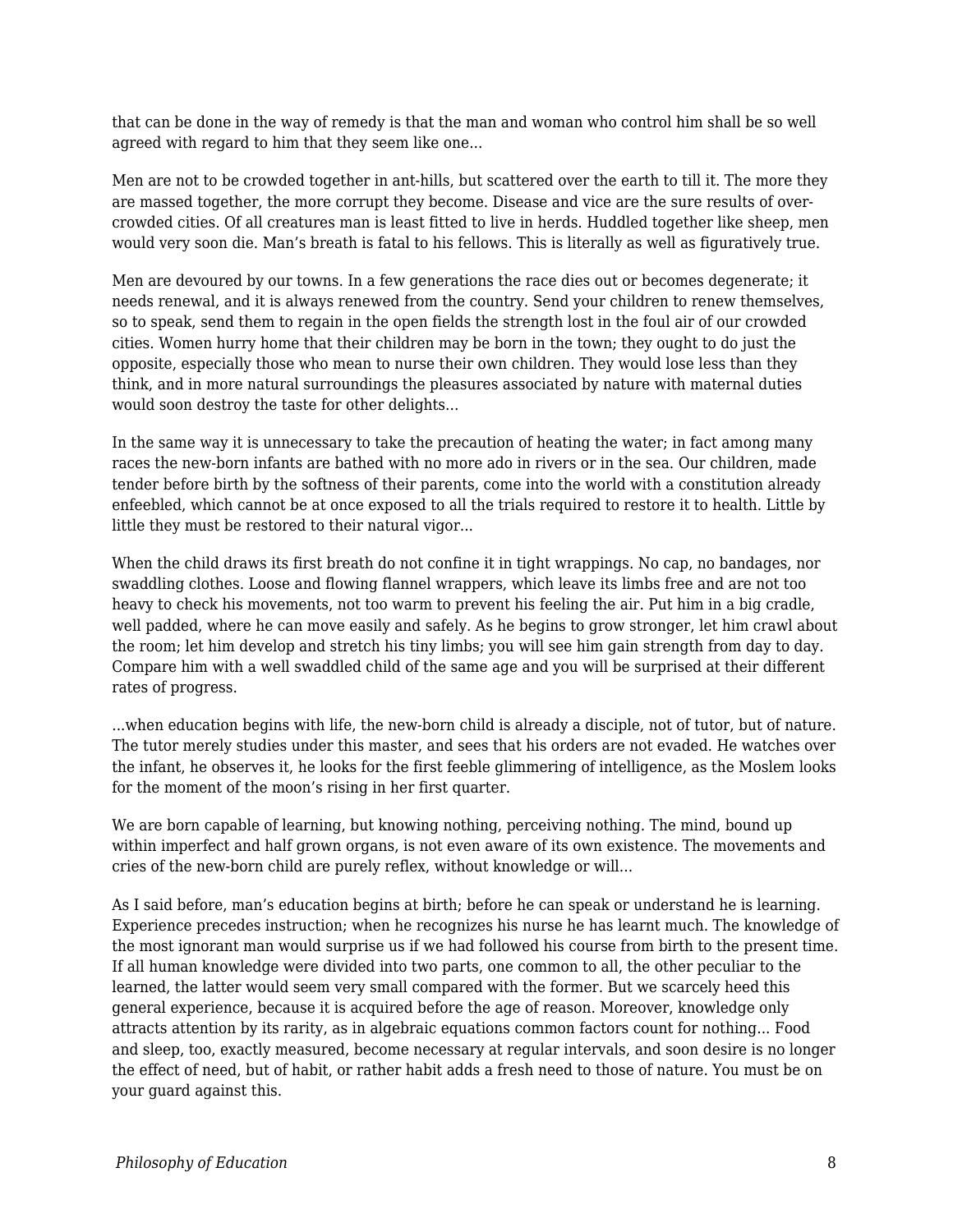The only habit the child should be allowed to contract is that of having no habits; let him be carried on either arm, let him be accustomed to offer either hand, to use one or other indifferently; let him not want to eat, sleep, or do anything at fixed hours, nor be unable to be left alone by day or night. Prepare the way for his control of his liberty and the use of his strength by leaving his body its natural habit, by making him capable of lasting self-control, of doing all that he wills when his will is formed.

As soon as the child begins to take notice, what is shown him must be carefully chosen. The natural man is interested in all new things. He feels so feeble that he fears the unknown: the habit of seeing fresh things without ill effects destroys this fear. Children brought up in clean houses where there are no spiders are afraid of spiders, and this fear often lasts through life. I never saw peasants, man, woman, or child, afraid of spiders.

All our languages are the result of art. It has long been a subject of inquiry whether there ever was a natural language common to all; no doubt there is, and it is the language of children before they begin to speak. This language is inarticulate, but it has tone, stress, and meaning. The use of our own language has led to neglect it so far as to forget it altogether. Let us study children and we shall soon learn it afresh from them. Nurses can teach us this language; they understand all their nurslings say to them, hey answer them, and keep up long conversations with them; and though they use words, these words are quite useless. It is not the hearing of the word, but its accompanying intonation that is understood.

To the language of intonation is added the no less forcible language of gesture. The child uses, not its weak hands, but its face. The amount of expression in these undeveloped faces is extraordinary; their features change from one moment to another with incredible speed. You see smiles, desires, terror, come and go like lightning; every time the face seems different. The muscles of the face are undoubtedly more mobile than our own. On the other hand the eyes are almost expressionless. Such must be the sort of signs they use at an age when their only needs are those of the body. Grimaces are the sign of sensation, the glace expresses sentiment.

At man's first state is one of want and weakness, his first sounds are cries and tears. The child feels his needs and cannot satisfy them, he begs for help by his cries. Is he hungry or thirsty? there are tears; is he too cold or too hot? more tears; he needs movement and is kept quiet, more tears; he wants to sleep and is disturbed, he weeps. The less comfortable he is, the more he demands change. He has only one language because he has, so to say, only one kind of discomfort. In the imperfect state of his sense organs he does not distinguish their several impressions; all ills produce one feeling of sorrow.

These tears, which you think so little worthy of your attention, give rise to the first relation between man and his environment; here is forged the first link in the long chain of social order.

When the child cries he is uneasy, he feels some need which he cannot satisfy; you watch him, seek this need, find it, and satisfy it. If you can neither find it nor satisfy it, the tears continue and become tiresome. The child is petted to quiet him, he is rocked or sung to sleep; if he is obstinate, the nurse sometimes strikes him. What strange lessons for him at his first entrance into life!..

The child's first tears are prayers, beware lest they become commands; he begins by asking for aid, he ends by demanding service. Thus from his own weakness, the source of his first consciousness of dependence, springs the later idea of rule and tyranny; but as this idea is aroused rather by his needs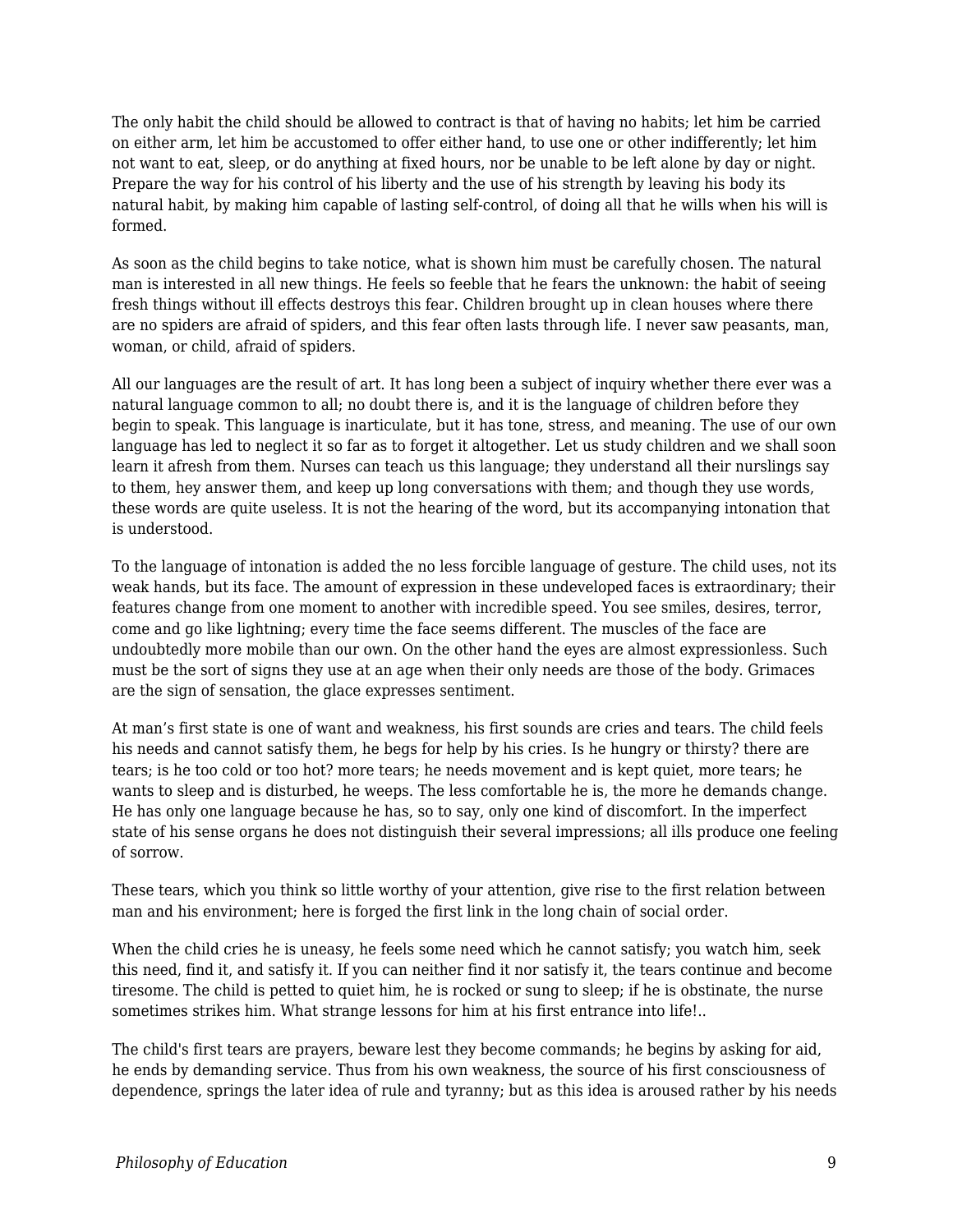than by our services, we begin to see moral results whose causes are not in nature; thus we see how important it is, even at the earliest age, to discern the secret meaning of the gesture or cry.

When the child tries to seize something without speaking, he thinks he can reach the object, for he does not rightly judge its distance; when he cries and stretches out his hands he no longer misjudges the distance, he bids the object approach, or orders you to bring it to him. In the first case bring it to him slowly; in the second do not even seem to hear his cries. The more he cries the less you should heed him. He must learn in good time not to give commands to men, for he is not their master, not to things, for they cannot hear him. Thus when the child wants something you mean to give him, it is better to carry him to it rather than to bring the thing to him. From this he will draw a conclusion suited to his age, and there is no other way of suggesting it to him....

All wickedness comes from weakness. The child is only naughty because he is weak; make him strong and he will be good; if we could do everything we should never do wrong... Reason alone teaches us to know good from evil. Therefore conscience, which makes us love the one and hate the other, though it is independent of reason, cannot develop without it. Before the age of reason we do good or ill without knowing it, and there is no morality in our actions, although there is sometimes in our feeling with regard to other people's actions in relation to ourselves. A child wants to overturn everything he sees. He breaks and smashes everything he can reach; he seizes a bird as he seizes a stone, and strangles it without knowing what he is about...

While the Author of nature has given children this activity, He takes care that it shall do little harm by giving them small power to use it. But as soon as they can think of people as tools to be used, they use them to carry out their wishes and to supplement their own weakness. This is how they become tiresome, masterful, imperious, naughty, and unmanageable; a development which does not spring from a natural love of power, but one which has been taught them, for it does not need much experience to realize how pleasant it is to set others to work and to move the world by a word.

As the child grows it gains strength and becomes less restless and unquiet and more independent. Soul and body become better balanced and nature no longer asks for more movement than is required for self-preservation. But the love of power does not die with the need that aroused it; power arouses and flatters self-love, and habit strengthens it; thus caprice follows upon need, and the first seeds of prejudice and obstinacy are sown.

First Maxim.-- Far from being too strong, children are not strong enough for all the claims of nature. Give them full use of such strength as they have; they will not abuse it.

Second Maxim.-- Help them and supply the experience and strength they lack whenever the need is of the body.

Third Maxim.-- In the help you give them confine yourself to what is really needful, without granting anything to caprice or unreason; for they will not be tormented by caprice if you do not call it into existence, seeing it is no part of nature.

Fourth Maxim.-- Study carefully their speech and gestures, so that at an age when they are incapable of deceit you may discriminate between those desires which come from nature and those which spring from perversity.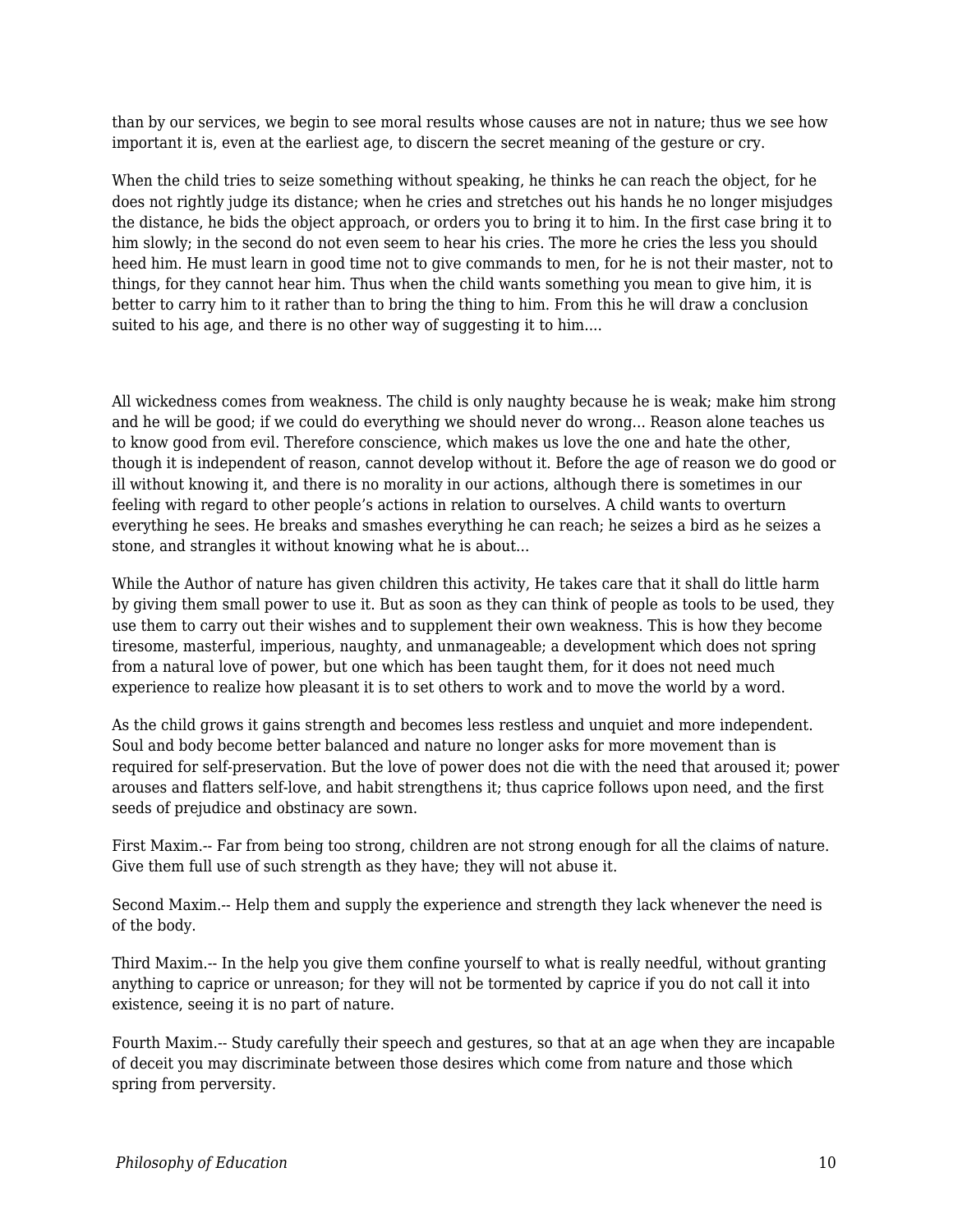The spirit of these rules is to give children more real liberty and less power, to let them do more for themselves and demand less of others; so that by teaching them from the first to confine their wishes within the limits of their powers they will scarcely feel the want of whatever is not in their power... He who knows only bodily needs, only cries when in pain; and this is a great advantage, for then we know exactly when he needs help, and if possible we should no delay our help for an instant. But if you cannot relieve his pain, stay where you are and do not flatter him by way of soothing him; your caresses will not cure his colic, but he will remember what he must do to win them; and if he once finds out how to gain your attention at will, he is your master; the whole education is spoilt....

We can do nothing simply, not even for our children. Toys of silver, gold, coral, cut crystal, rattles of every price and kind; what vain and useless appliances. Away with them all! Let us have no corals or rattles; a small branch of a tree with its leaves and fruit, a stick of liquorice which he may suck and chew, will amuse him as well as these splendid trifles, and they will have this advantage at least, he will not be brought up to luxury from his birth...

From the very first children hear spoken language; we speak to them before they can understand or even imitate spoken sounds... I would have the first words he hears few in number, distinctly and often repeated, while the words themselves should be related to things which can first be shown to the child. That fatal facility in the use of words we do not understand begins earlier than we think. In the schoolroom the scholar listens to the verbiage of his master as he listened in the cradle to the babble of his nurse. I think it would be a very useful education to leave him in ignorance of both.

All sorts of ideas crowd in upon us when we try to consider the development of speech and the child's first words. Whatever we do they all learn to talk in the same way, and all philosophical speculations are utterly useless...

It is an intolerable piece of pedantry and most superfluous attention to detail to make a point of correcting all children's little sins against the customary expression, for they always cure themselves with time. Always speak correctly before them, let them never be so happy with any one as with you, and be sure that their speech will be imperceptibly modeled upon yours without any correction on your part.

But a much greater evil, and one far less easy to guard against, is that they are urged to speak too much, as if people were afraid they would not learn to talk for themselves. This indiscreet zeal produces an effect directly opposite to what is meant. They speak later and more confusedly; the extreme attention paid to everything they say makes it unnecessary for them to speak distinctly, and as they will scarcely open their mouths, many of them contract a vicious pronunciation and a confused speech, which last all their life and make them almost unintelligible... Emile will speak the purest French I know, but he will speak it more distinctly and with a better articulation than myself.

The child who is trying to speak should hear nothing but words he can understand, nor should he say words he cannot articulate; his efforts lead him to repeat the same syllable as if he were practicing its clear pronunciation. When he begins to stammer, do not try to understand him. To expect to be always listened to is a form of tyranny which is not good for the child. See carefully to his real needs, and let him try to make you understand the rest. Still less should you hurry him into speech; he will learn to talk when he feels the want of it....